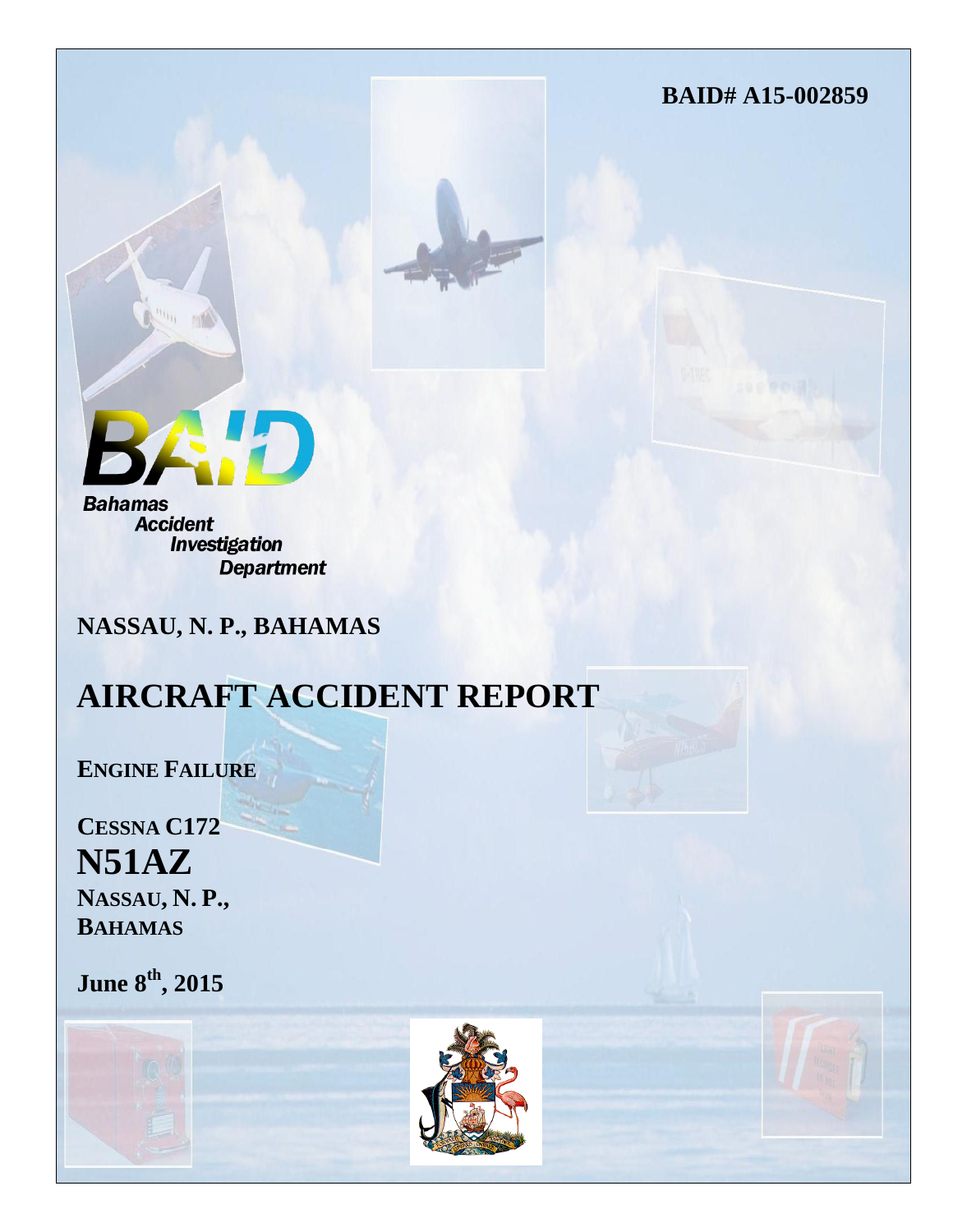

**BAHAMAS AIR ACCIDENT INVESTIGATION DEPARTMENT JL CENTER, BLAKE ROAD P. O. BOX AP-59244 NASSAU N. P., BAHAMAS**

# **AIRCRAFT ACCIDENT REPORT**

**CESSNA C-172 N51AC**

**ENGINE FAILURE**

**NASSAU N. P., BAHAMAS**

**June 8th, 2015**

Abstract: This report explains the circumstances surrounding the ditching of N51AZ, a Cessna C172 aircraft. N51AZ owned and operated by Prestigious Aircraft Inc., ditched in waters 12nm southeast of Nassau, New Providence. The ditching occurred on June 8 2015 at approximately 7:30 pm local time (2330UTC).There were four adults and one enfant on the aircraft at the time of the unfortunate event. No injuries were sustained by any of the occupants as a result of the ditching.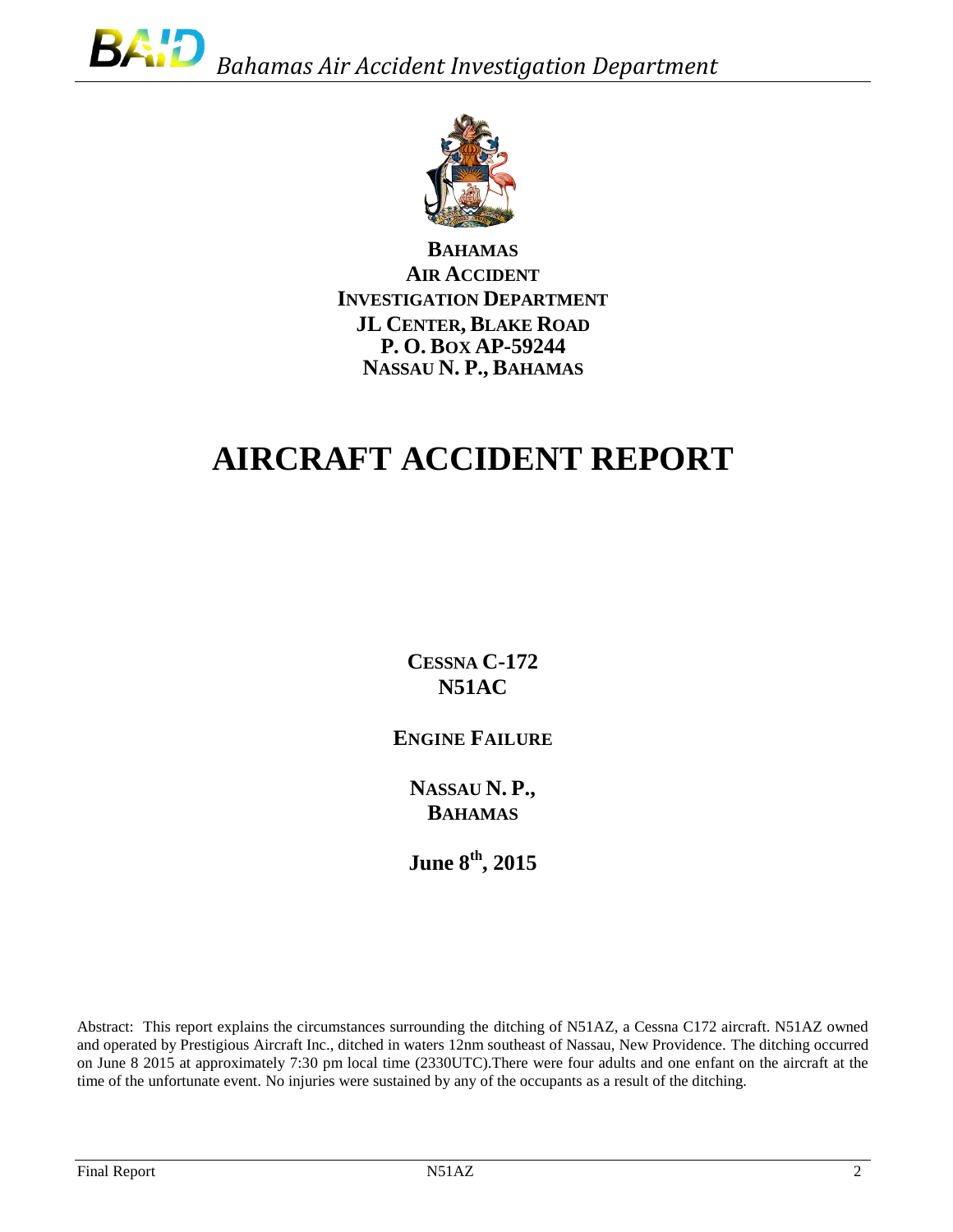

# **BAHAMAS AIR ACCIDENT INVESTIGATION DEPARTMENT**

The Bahamas Air Accident Investigation Department (BAID) is the aviation accident investigation unit of the Ministry of Transportation & Aviation

The BAID's function is to promote and improve safety and public confidence in the aviation industry through excellence in:

- Independent investigation of aviation accidents and other safety occurrences
- Safety data recording, analysis and research
- Fostering safety awareness, knowledge and action.

#### **The BAID does not investigate for the purpose of apportioning blame or to provide a means for determining liability.**

The BAID performs its functions in accordance with the provisions of the *Bahamas Civil Aviation (Safety) (Amendment) Regulations (BASR), Schedule 19, International Civil Aviation Organization (ICAO) Annex 13* and, where applicable, relevant international agreements.

The Bahamas Air Accident Investigation Department is mandated by the Ministry of Transportation and Aviation to investigate air transportation accidents and incidents, determine probable causes of accidents and incidents, issue safety recommendations, study transportation safety issues and evaluate the safety effectiveness of agencies and stakeholders involved in air transportation.

The BAID makes public its actions and decisions through accident reports, safety studies, special investigation reports, safety recommendations and safety alerts. When the BAID issues a safety recommendation, the person, organization or agency must provide a written response within 90 days. That response must indicate whether the person, organization or agency accepts the recommendation, any reasons for not accepting part or all of the recommendation, and details of any proposed safety action to give effect to the recommendation.

Official Copies of accident reports can be obtained by contacting:

**The Bahamas Air Accident Investigation Department JL Center, Blake Road P. O. Box AP-59244 Nassau N. P., Bahamas (242) 397-4700 Ext. 4778**

Unofficial copies of accident reports investigated and completed by the BAID can be viewed on the BAID's website at [www.aaipu-bcaa.com](http://www.aaipu-bcaa.com/)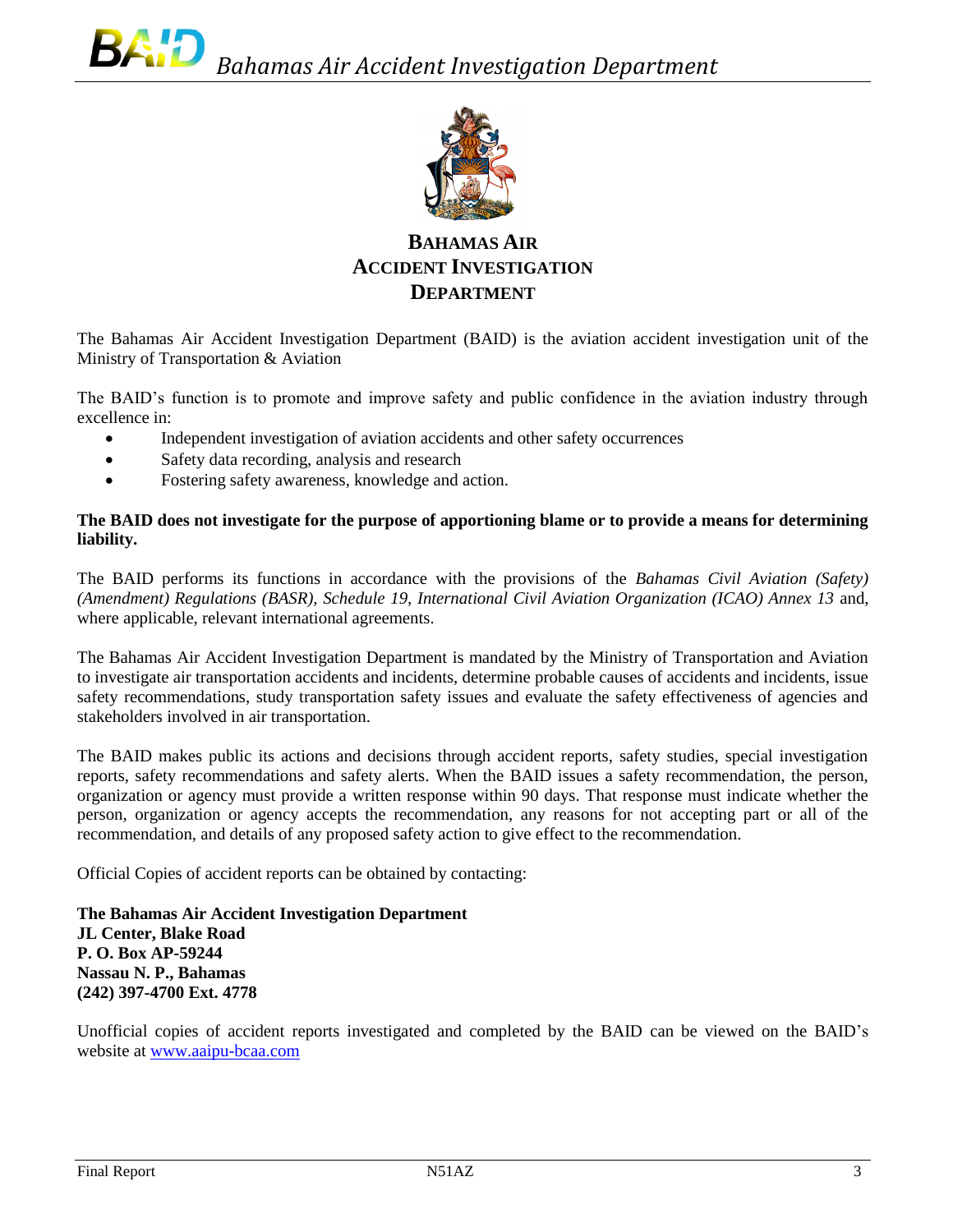

**BAHAMAS AIR ACCIDENT INVESTIGATION DEPARTMENT** 

# **TABLE OF CONTENTS**

| 1.0  |  |
|------|--|
| 1.1  |  |
|      |  |
|      |  |
|      |  |
|      |  |
| 16   |  |
| 17   |  |
| 1.8  |  |
|      |  |
| 1.10 |  |
| 1.11 |  |
| 1.12 |  |
| 1.13 |  |
|      |  |
| 1.15 |  |
|      |  |
| 2.0  |  |
| 3.0  |  |
| 3.1  |  |
| 3.2  |  |
| 4.0  |  |
|      |  |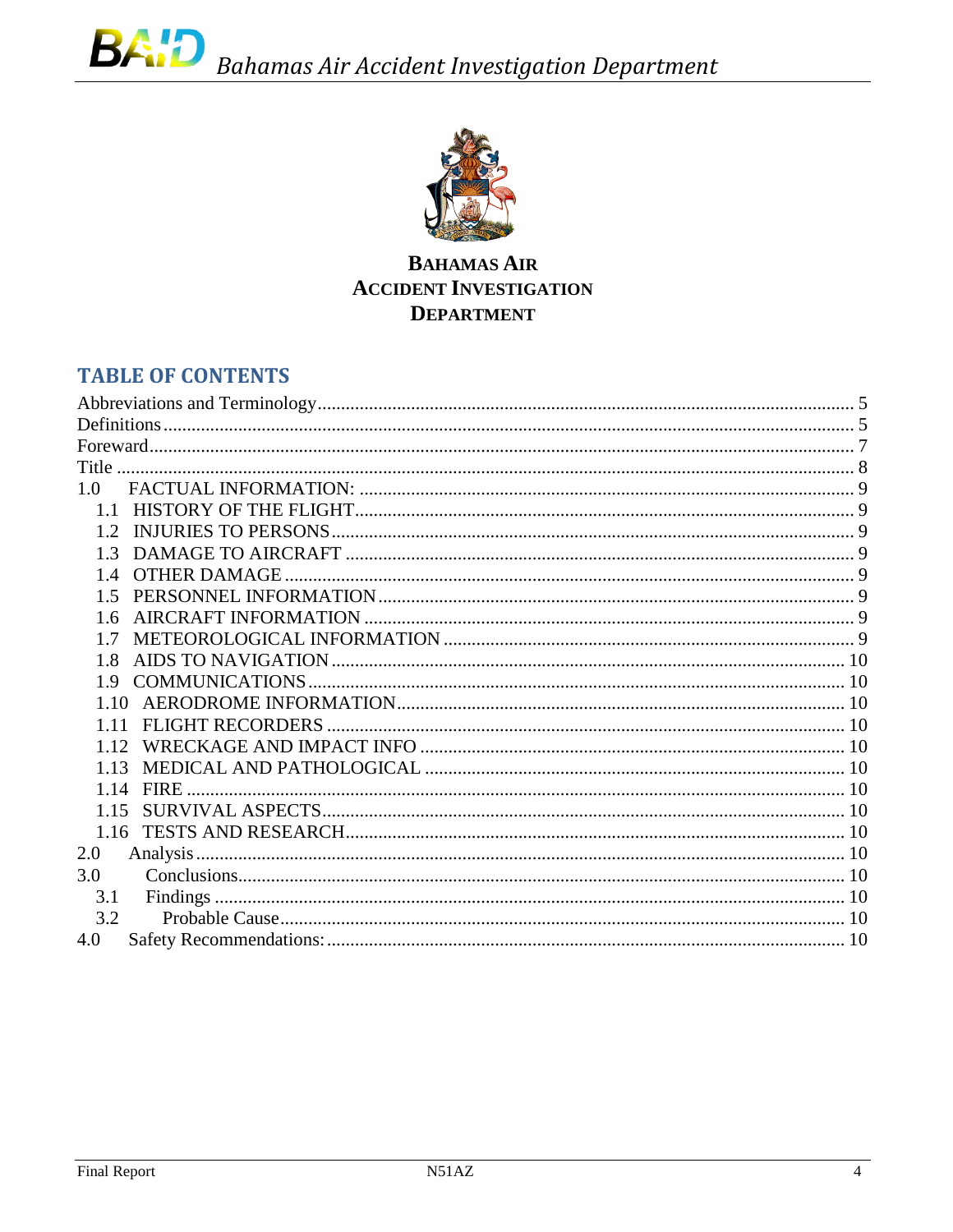# <span id="page-4-0"></span>**ABBREVIATIONS AND TERMINOLOGY**

*When the following terms are used in this report, they have the following meanings:*

| <b>ATS</b>  | Air Traffic Services                | <b>MET</b>   | Meteorological Office /        |
|-------------|-------------------------------------|--------------|--------------------------------|
| <b>ATC</b>  | Air Traffic Control                 |              | Department                     |
| <b>BAID</b> | Bahamas Accident                    | <b>METAR</b> | Weather Report furnished by    |
|             | <b>Investigation Department</b>     |              | Meteorological Department      |
| CASR        | <b>Bahamas Civil Aviation</b>       | <b>MOTA</b>  | Ministry of Transport $\&$     |
|             | (Safety) Regulations                |              | Aviation                       |
| $C$ of A    | <b>Certificate of Airworthiness</b> | <b>MYNN</b>  | Lynden Pindling Int'l Airport  |
| $C$ of $R$  | Certificate of Registration         | NM or nm     | <b>Nautical Miles</b>          |
| <b>DCA</b>  | Director of Civil Aviation          | <b>NTSB</b>  | <b>National Transportation</b> |
| <b>EST</b>  | Eastern Standard Time (-4           |              | <b>Safety Board</b>            |
|             | hours to convert from UTC)          | <b>USA</b>   | United States of America       |
| <b>FAA</b>  | <b>Federal Aviation</b>             | <b>VFR</b>   | <b>Visual Flight Rules</b>     |
|             | Administration                      | UTC/Z        | Universal Coordinated Time /   |
|             |                                     |              | Zulu Time                      |
| <b>ICAO</b> | <b>International Civil Aviation</b> |              |                                |
|             | Organization                        | <b>VOR</b>   | Very high frequency Omni-      |
|             |                                     |              | range station.                 |

# <span id="page-4-1"></span>**DEFINITIONS**

When the following terms are used in this report, they have the following meanings as per BASR 2013 and ICAO *Annex 13;*

**Accident -** An occurrence associated with the operation of an aircraft which takes place between the times any person boards the aircraft with the intention of flight until such time as all such persons have disembarked, in which:

a) a person is fatally or seriously injured as a result of:

— being in the aircraft, or

— direct contact with any part of the aircraft, including parts which have become detached from the aircraft, or

— direct exposure to jet blast, except when the injuries are from natural causes, self-inflicted or inflicted by other persons, or when the injuries are to stowaways hiding outside the areas normally available to the passengers and crew; or

b) the aircraft sustains damage or structural failure which:

— adversely affects the structural strength, performance or flight characteristics of the aircraft, and

— would normally require major repair or replacement of the affected component, except for engine failure or damage, when the damage is limited to the engine, its cowlings or accessories; or for damage limited to propellers, wing tips, antennas,

tires, brakes, fairings, small dents or puncture holes in the aircraft skin; or

c) the aircraft is missing or is completely inaccessible.

Note 1.— For statistical uniformity only, an injury resulting in death within thirty days of the date of the accident is classified as a fatal injury by ICAO.

Note 2.— An aircraft is considered to be missing when the official search has been terminated and the wreckage has not been located.

**Accredited representative -** A person designated by a State, on the basis of his or her qualifications, for the purpose of participating in an investigation conducted by another State.

**Adviser** - A person appointed by a State, on the basis of his or her qualifications, for the purpose of assisting its accredited representative in an investigation.

**Aircraft -** Any machine that can derive support in the atmosphere from the reactions of the air other than the reactions of the air against the earth's surface.

**Causes -** Actions, omissions, events, conditions, or a combination thereof, which led to the accident or incident.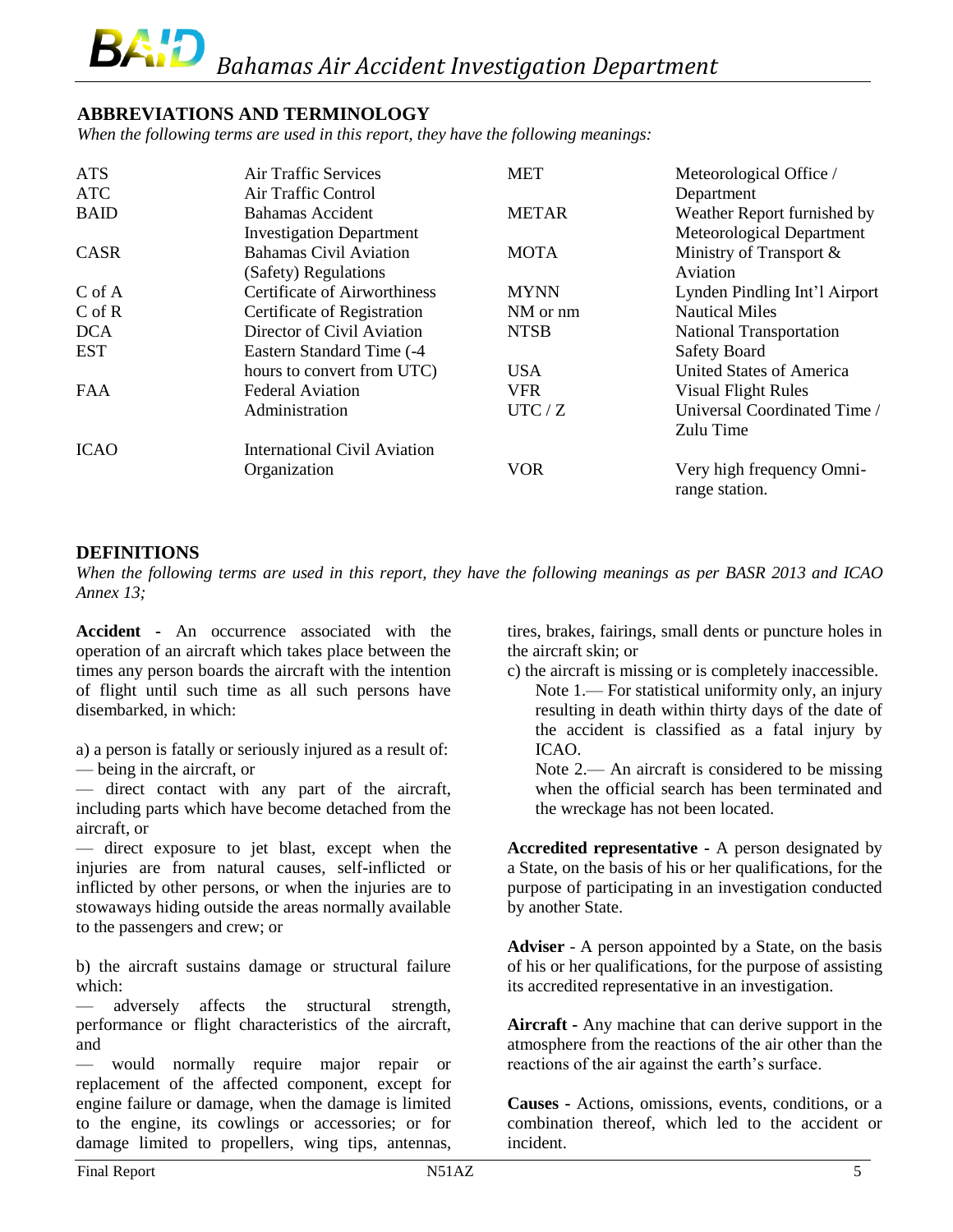

**CFIT -** Controlled Flight into Terrain occurs when an airworthy aircraft under the complete control of the pilot is inadvertently flown into terrain, water, or an obstacle. The pilots are generally unaware of the danger until it is too late.

**Fatal injury** - means any injury which results in death within 30 days of the accident.

**Investigation -** A process conducted for the purpose of accident prevention which includes the gathering and analysis of information, the drawing of conclusions, including the determination of causes and, when appropriate, the making of safety recommendations.

**Investigator-in-charge -** A person charged, on the basis of his or her qualifications, with the responsibility for the organization, conduct and control of an investigation.

Note.— Nothing in the above definition is intended to preclude the functions of an investigator-in-charge being assigned to a commission or other body.

**Maximum mass -** Maximum certificated take-off mass.

**Operator -** A person, organization or enterprise engaged in or offering to engage in an aircraft operation.

**Preliminary Report.** The communication used for the prompt dissemination of data obtained during the early stages of the investigation.

**Safety Recommendation.** A proposal of the accident investigation authority of the State conducting the investigation, based on information derived from the investigation, made with the intention of preventing accidents or incidents.

**State of Design -** The State having jurisdiction over the organization responsible for the type design.

**State of Manufacture -** The State having jurisdiction over the organization responsible for the final assembly of the aircraft.

**State of Occurrence -** The State in the territory of which an accident or incident occurs.

**State of the Operator -** The State in which the operator's principal place of business is located or, if there is no such place of business, the operator's permanent residence.

**State of Registry -** The State on whose register the aircraft is entered.

Note: - In the case of the registration of aircraft of an International operating agency on other than a national basis, the States constituting the agency are jointly and severally bound to assume the obligations which, under the Chicago Convention, attach to a State of Registry. See, in this regard, the Council Resolution of 14 December 1967 on Nationality and Registration of Aircraft Operated by International Operating Agencies which can be found in Policy and Guidance Material on the Economic Regulation of International.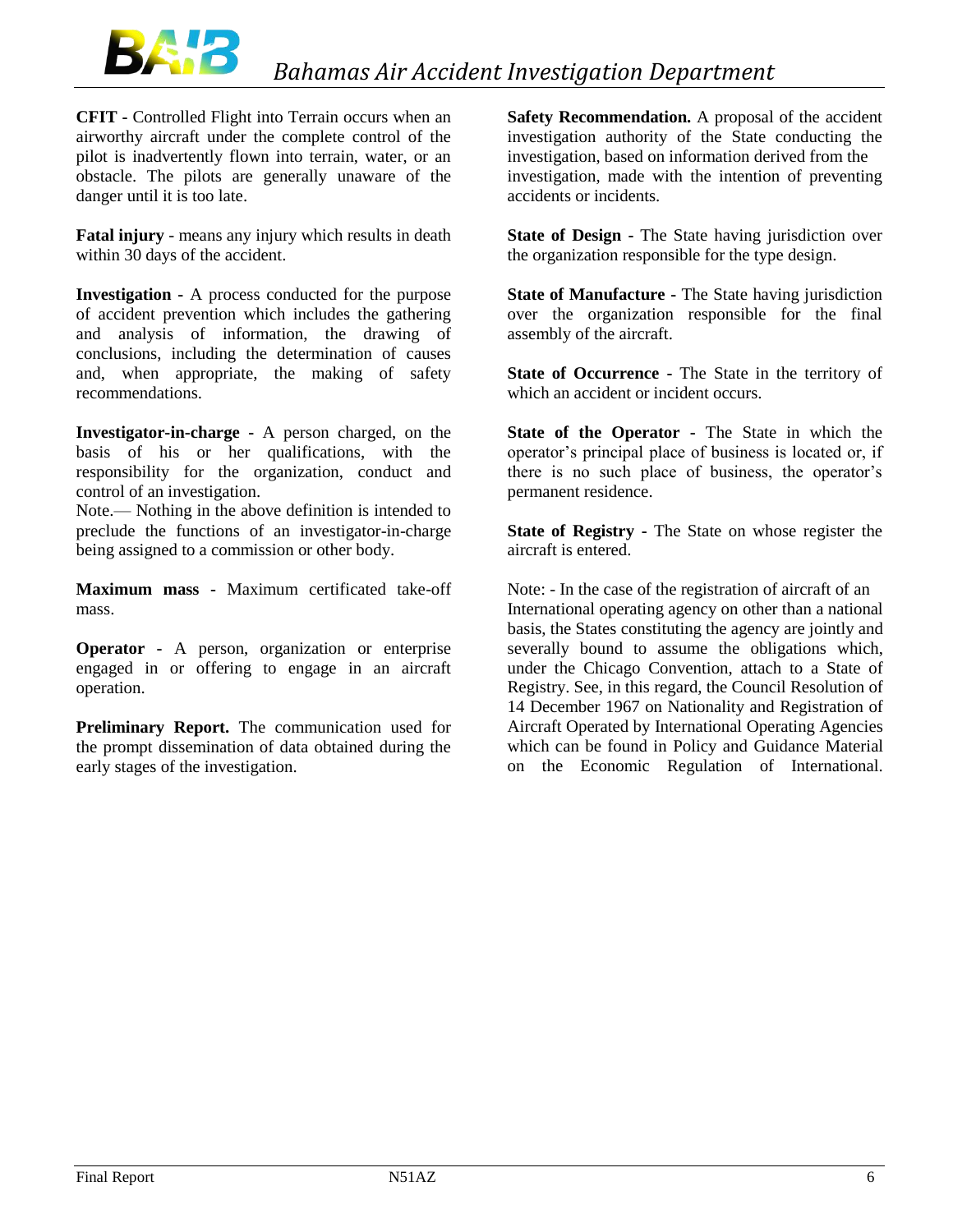# <span id="page-6-0"></span>**FOREWARD**

August 15, 2015

Mr. Ivan Cleare Director (Acting) Department of Civil Aviation JL Center, Blake Road Nassau, N.P., Bahamas

Hon. Minister

The attached report summarizes the investigation into the circumstances of the ditching involving N51AZ, a single engine Cessna C172 aircraft, registered in the United States of America to Prestigious Aircraft Inc. This ditching occurred on 8 June, 2015 at approximately 7:30pm local (2330Z), in waters approximately 12 nautical miles Southeast of New Providence after the pilot declared a Mayday and advised ATC that the aircraft had an engine failure. The aircraft was reportedly ditched at GPS coordinates N24 degrees 53 min and W077 degrees and 15 minutes.

This report is submitted pursuant to Part XII, Regulation 80, and Schedule 19 of the Bahamas Civil Aviation (Safety)(Amendment) Regulation (BASR) and in accordance with Annex 13 to the Convention on International Civil Aviation Organization (ICAO). In accordance with referenced regulations and annex, the fundamental purpose of such investigation is to determine the circumstances and causes of these events, with a view to the preservation of life and the avoidance of similar occurrences in the future. It is not the purpose of such investigations to apportion blame or liability.

This report contains facts which have been determined up to the time of publication. Information is published to inform the aviation industry and the public of the circumstances surrounding this accident. Up to the publication of this report, the aircraft had not been located or recovered from the ocean. The contents of this report may be subject to alterations or amendments if the aircraft or additional factual information becomes available.

Regards

Delvin R. Major Bahamas Air Accident Investigation Department Ministry of Transport & Aviation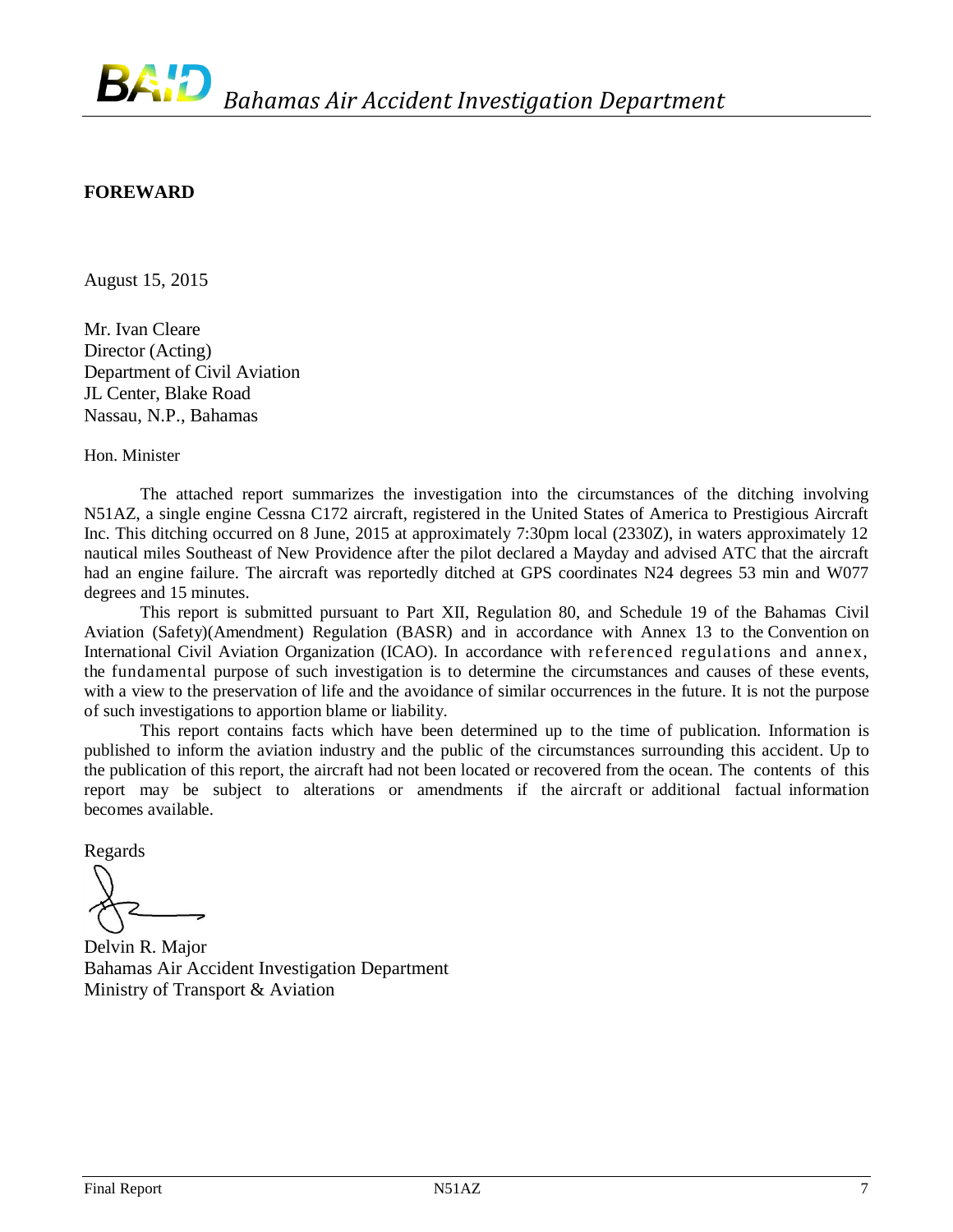

# **BAHAMAS AIR ACCIDENT INVESTIGATION DEPARTMENT**

# <span id="page-7-0"></span>**TITLE**

| <b>Registered Owner:</b>        | Prestgious Aircraft Inc.                      |
|---------------------------------|-----------------------------------------------|
| <b>Operator:</b>                | Prestgious Aircraft Inc.                      |
| <b>Manufacturer:</b>            | Cessna                                        |
| <b>Aircraft Type:</b>           | C172P                                         |
| <b>Nationality:</b>             | United States of America                      |
| <b>Registration:</b>            | N51AZ                                         |
| <b>Place of Accident:</b>       | New Providence, Bahamas                       |
| Date of Accident:               | 8 June, 2015                                  |
| <b>Notification:</b>            | DCA, NTSB, Cessna                             |
| <b>Investigating Authority:</b> | Bahamas Air Accident Investigation Department |
|                                 |                                               |

| <b>Investigator in Charge:</b>     | Delvin R. Major                  |
|------------------------------------|----------------------------------|
| <b>Accredited Representative:</b>  | None-Assigned                    |
| <b>Releasing Authority:</b>        | Ministry of Transport & Aviation |
| <b>Date of Report Publication:</b> | 15 August, 2015                  |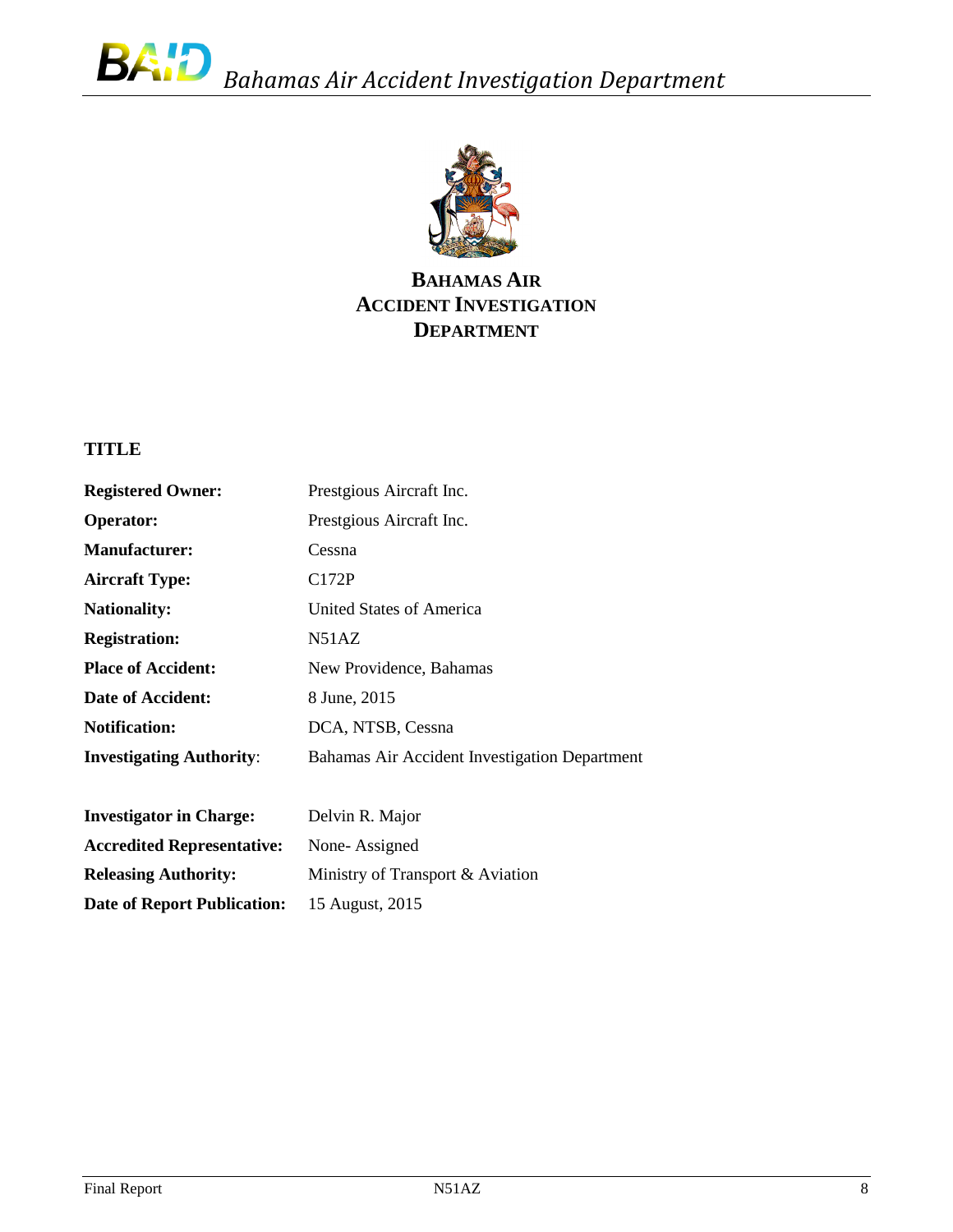# <span id="page-8-0"></span>**1.0 FACTUAL INFORMATION:**

# <span id="page-8-1"></span>**1.1 HISTORY OF THE FLIGHT**

On June 8, 2015 at approximately 7:30pm local (2330Z) the BAID received information that a Cessna C172 aircraft, registration N51AZ ditched in waters 12nm SE of New Providence. The incident was reported to have occurred on the 138 degree radial from the Nassau VOR. The flight was inbound on a flight from Crooked Island, Bahamas to New Providence, Bahamas. The aircraft last reported coordinate at the time of the ditching was 24° 53' N and 077° 15'W or 13 nm SE of Lynden Pindling Int'l Airport (MYNN).

 ATC reported that the pilot declared an emergency citing engine problems and that he was not sure he would make it to Nassau. The pilot reported five (5) souls onboard, four adults and an infant. Shortly after making this report, ATC noted that the aircraft was lost on radar. Search and Rescue efforts were initiated and assets were contacted and deployed in an effort to locate the downed aircraft and its occupants. Assisting in the search and rescue efforts were the United States Coast Guard, Bahamas Air Sea and Rescue Association and the Royal Bahamas Defense Force (RBDF). The occupants were able to exit the aircraft after the ditching and they floated in the water, on a life raft. They were afloat until they were rescued some 3 hours later by the RBDF.

Follow-up interview with the pilot revealed that there appeared to be technical problems with the fuel switching valve for the aircraft fuel system. When the fuel selector lever was switched from the both fuel tank position to either the left fuel tank or right fuel tank position, there seem to be an imbalance as more fuel were being used from the left tank versus the right tank. However, when selected to the right tank, the aircraft seemed to suffer some fuel starvation and started to run rough, therefore the selector lever was maintained in either the left tank or both tank position.

As the aircraft was never located and recovered, there was no way to analyze the valve to confirm or verify whether it was a contributing factor in the engine loss encountered.

At the time of the ditching weather forecast for the Northwest Bahamas indicated winds from 090 degrees at 9 knots. Significant weather over the central portions of the NW and SE Bahamas indicated SCT/BKN clouds 1,500 to 2,500 feet with towering cumulonimbus clouds. Weather in the vicinity of the ditching at the time of the ditching was reported as VFR.

#### <span id="page-8-2"></span>**1.2 INJURIES TO PERSONS**

| <b>Injuries</b> | <b>Crew</b> | <b>Passengers</b> | <b>Others</b> | <b>Total</b> |
|-----------------|-------------|-------------------|---------------|--------------|
| Fatal           |             |                   |               |              |
| Serious         |             |                   |               |              |
| Injuries        |             |                   |               |              |
| None            |             |                   |               |              |

#### <span id="page-8-3"></span>**1.3 DAMAGE TO AIRCRAFT**

No damage could be assessed as the aircraft was never recovered from the ocean for further analysis or inspections to occur.

# <span id="page-8-4"></span>**1.4 OTHER DAMAGE**

Not Applicable

# <span id="page-8-5"></span>**1.5 PERSONNEL INFORMATION**

Mr. Antiqueko Gibson was the pilot of the ditched aircraft. He was in possession of required pilot certification issued by the Federal Aviation Administration (USA).

# <span id="page-8-6"></span>**1.6 AIRCRAFT INFORMATION**

N51AZ was a fixed wing, single engine aircraft which was manufactured in 1980.

The aircraft was registered in the United States of America with a recent registration issue date of 03 February, 2015.

The 172P model aircraft was mounted with a single reciprocating engine; model number 0-320 Series, manufactured by Lycoming.

The aircraft airworthiness classification was standard and category was normal utility. The aircraft's airworthiness date was established as 23 December, 1980. The aircraft was issued serial number 17274529 by the manufacturer.

#### <span id="page-8-7"></span>**1.7 METEOROLOGICAL INFORMATION**

At the time of the ditching weather forecast for the Northwest Bahamas indicated winds from 090 degrees at 9 knots. Significant weather over the